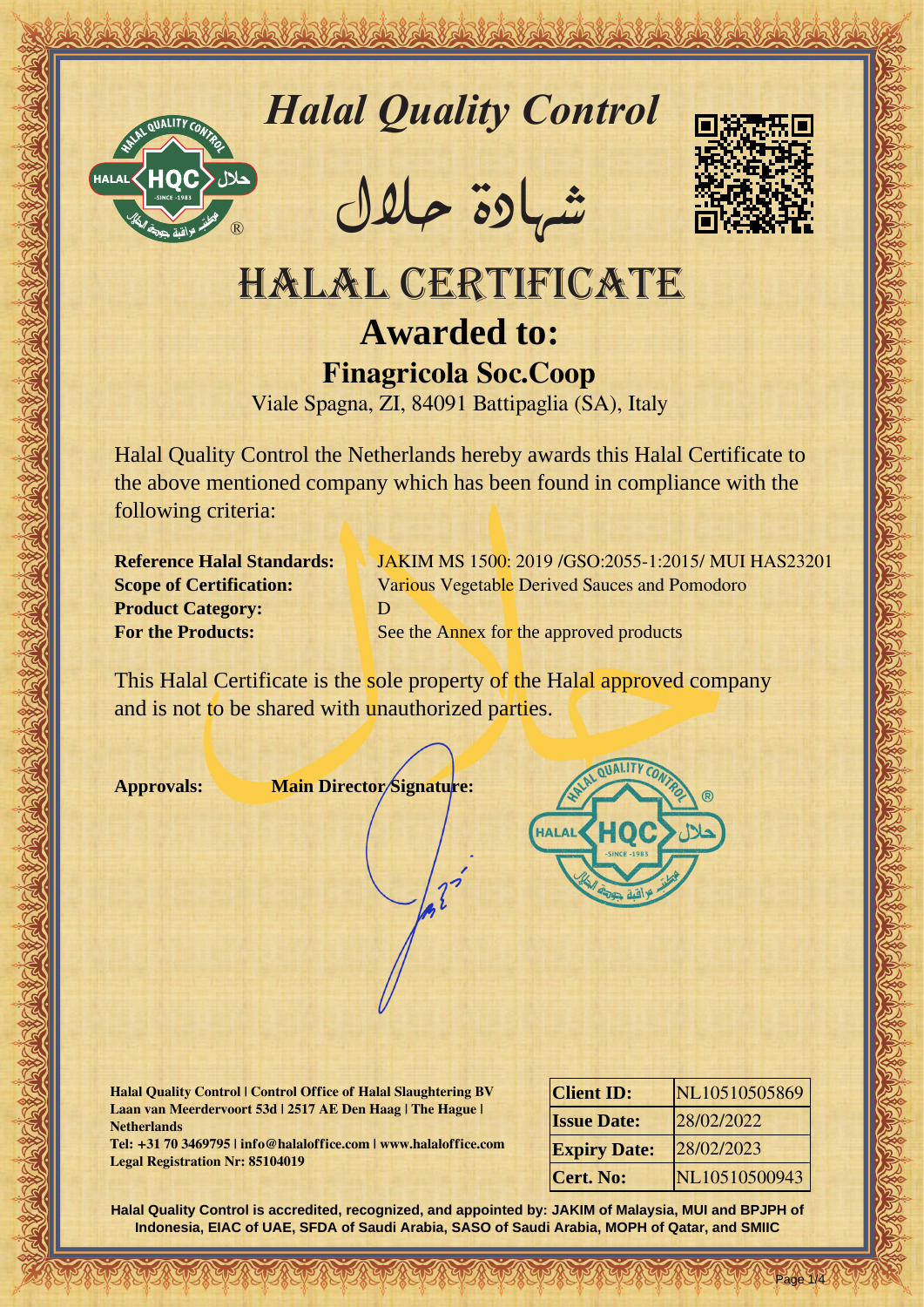





*In the Name of Allah, the Most Gracious, the Most Merciful*

# **Control Office of Halal Slaughtering Halal Quality Control**

مكتب مراقبة الذبم صسب الشريعة الإسلامية مكتب مراقبة جودة المال

#### **Annex to Halal Certificate: NL10510500943**

Halal Quality Control confirms that the below mentioned items fully meet the Halal Requirements criteria of the Halal Standards to which it is applied for:

| Nr             | <b>Product name</b>                                                        | <b>Description</b>                | <b>Brand name</b> |
|----------------|----------------------------------------------------------------------------|-----------------------------------|-------------------|
| $\mathbf{1}$   | Pomodoro datterino giallo non<br>pelato intero in succo                    | latta 800g                        | <b>MENU</b>       |
| $\overline{2}$ | Pomodoro datterino rosso/giallo<br>non pelato intero in succo              | latta 800g/vaso<br>350g           | <b>GRANGUSTO</b>  |
| 3              | Pomodoro datterino rosso/giallo<br>non pelato intero in succo              | latta 800g/vaso<br>350g/vaso 540g | Così Comè         |
| 4              | Pomodoro pizzutello/datterino<br>rosso/datterino giallo pelato in<br>succo | latta 800g/vaso<br>350g/vaso 540g | <b>GRANGUSTO</b>  |
| 5              | Pomodoro pizzutello/datterino<br>rosso/datterino giallo pelato in<br>succo | latta 800g/vaso<br>350g/vaso 540g | Così Comè         |
| 6              | Pomodoro datterino<br>giallo/ciliegino tagliato a metà in<br>succo         | latta 800g                        | <b>GRANGUSTO</b>  |
| 7              | Pomodoro datterino rosso/giallo<br>tagliato a metà                         | vaso 350g/vaso<br>540g            | <b>GRANGUSTO</b>  |
| 8              | Pomodoro datterino rosso/giallo<br>tagliato a metà                         | vaso 350g/vaso<br>540g            | Così Comè         |
| $\vert 9$      | Pomodoro pizzutello pelato<br>rosso/giallo semisecco in olio               | latta 800g                        | <b>MENU</b>       |
| 10             | Pomodoro datterino giallo<br>semisecco in olio                             | latta 800g                        | <b>MENU</b>       |
| 11             | Pomodoro datterino giallo/rosso<br>semisecco in olio                       | latta 800g/vaso<br>280g           | <b>GRANGUSTO</b>  |
| 12             | Cime di rapa in olio                                                       | latta 800g/vaso<br>280g           | <b>GRANGUSTO</b>  |
| 13             | Crema di zucca                                                             | vaso 280g                         | <b>GRANGUSTO</b>  |
| 14             | Pomodoro datterino rosso/giallo al<br>naturale                             | latta 800g/ vaso<br>350g          | <b>GRANGUSTO</b>  |

Laan van Meerdervoort 53d, 2517 AE The Hague, The Netherlands Tel: +31 70 3469795, E-Mail: info@halaloffice.com Web: www.halaloffice.com KVK: 27115666 BTW: NL804875777B01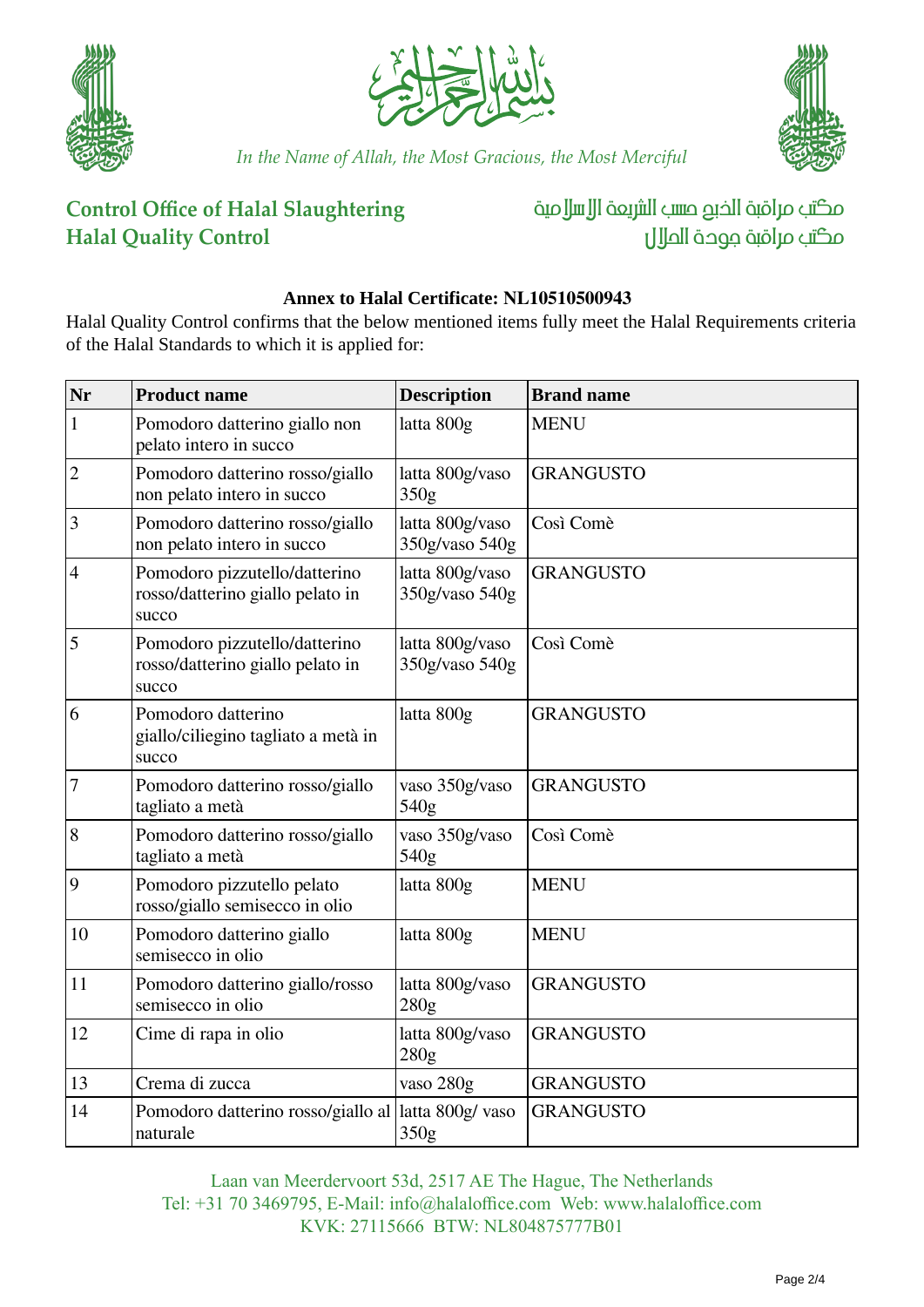





*In the Name of Allah, the Most Gracious, the Most Merciful*

# **Control Office of Halal Slaughtering Halal Quality Control**

# مكتب مراقبة الخبع صسب الشريعة الإسلامية مكتب مراقبة جودة الملال

| <b>Nr</b> | <b>Product name</b>                                            | <b>Description</b>     | <b>Brand name</b> |
|-----------|----------------------------------------------------------------|------------------------|-------------------|
| 15        | Pomodoro datterino rosso/giallo al vaso 350g<br>naturale       |                        | Così Comè         |
| 16        | Pomodoro datterino rosso/giallo in latta 800g<br>acqua di mare |                        | <b>GRANGUSTO</b>  |
| 17        | Pomodoro datterino rosso/giallo in vaso 350g<br>acqua di mare  |                        | Così Comè         |
| 18        | Passata di pomodoro/datterino<br>rosso/pizzutello              | vaso 350g              | <b>GRANGUSTO</b>  |
| 19        | Vellutata di datterino giallo                                  | vaso 350g              | Così Comè         |
| 20        | Doppio concentrato di datterino<br>rosso                       | vaso 90g               | Così Comè         |
| 21        | Sugo di datterino rosso/giallo al<br>basilico                  | vaso 290g              | <b>GRANGUSTO</b>  |
| 22        | Sugo di datterino rosso/giallo<br>all'arrabbiata               | vaso 290g              | <b>GRANGUSTO</b>  |
| 23        | Sugo di datterino rosso/giallo al<br>basilico                  | vaso 290g              | Così Comè         |
| 24        | Sugo di datterino rosso/giallo<br>all'arrabbiata               | vaso 290g              | Così Comè         |
| 25        | Ketchup italiano di datterino rosso                            | squeeze in<br>plastica | Così Comè         |
| 26        | Ketchup italiano di datterino<br>giallo                        | squeeze in<br>plastica | Così Comè         |
| 27        | Salsa barbecue orientale                                       | squeeze in<br>plastica | Così Comè         |
| 28        | Salsa barbecue americana                                       | squeeze in<br>plastica | Così Comè         |